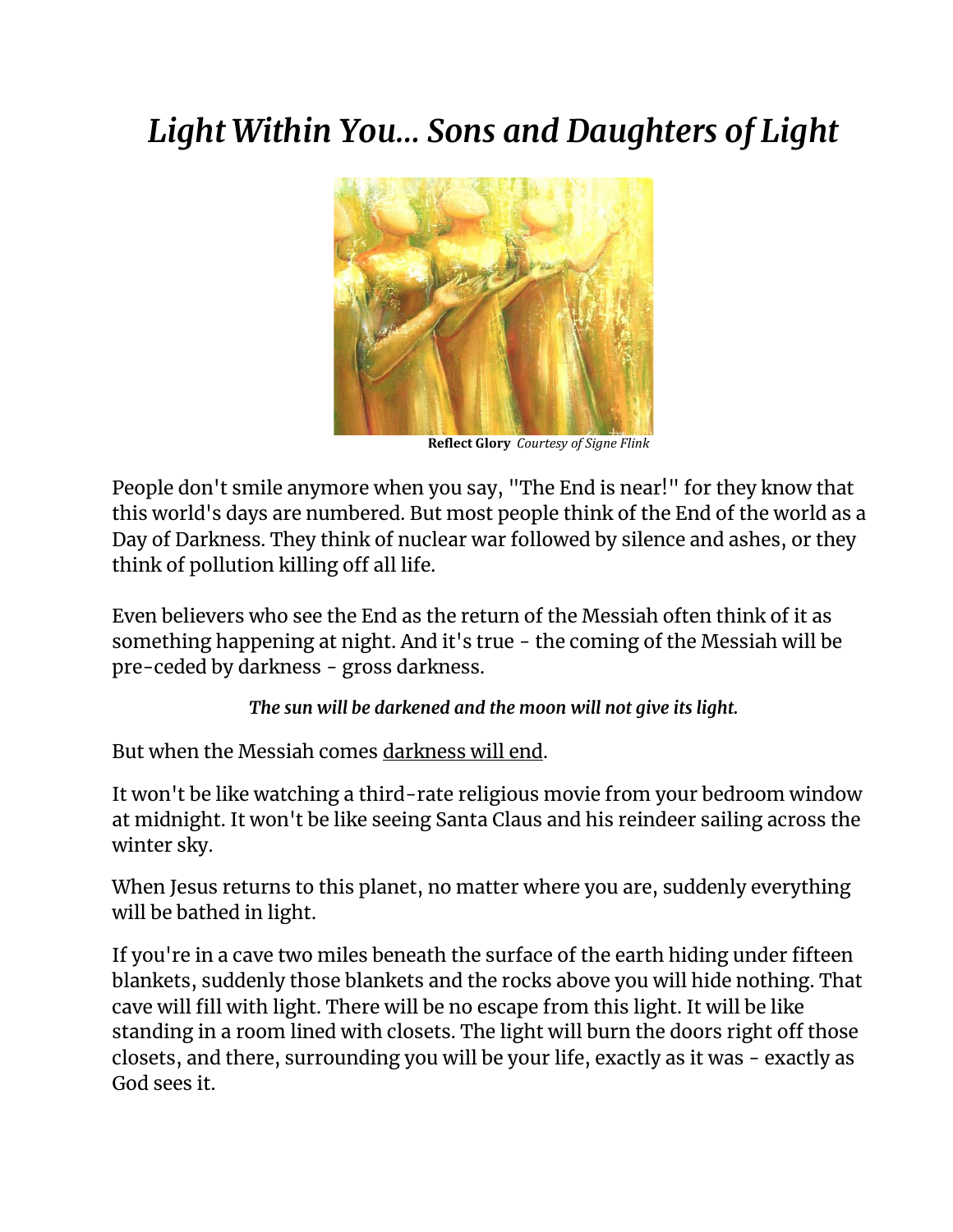*For nothing is covered that shall not be revealed. Neither hid that shall not be known. Whatever you have spoken in darkness shall be heard in the light. That which you have spoken in the ear in closets shall be proclaimed upon the housetops.*

Now, if your sins aren't washed away in the blood of the Lamb,

if you aren't clothed in the robe of His righteousness,

- that light will visit you with terror
- there will be pain, like a knife going through your heart.

When this light has finished searching every crevice of your life and found you wanting,

- you will then experience a floating sensation,
- you will sink away from that light into what Scripture calls Outer Darkness
- you will experience light no more.

The only ones who will be *acclimated to that Light* when it breaks in upon this world on the Day of the Messiah's return will he those who are already sons and daughters of light.

Instead of terror, they will have peace.

They won't run and hide - their sins are gone.

They won't feel naked and exposed - they are clothed in a robe of light that matches and blends with the Daylight of God.

They will lift up their hands to the heavens and praise the King with joy.

For them, this Day of the Lord is but the fulfillment of Light they were walking in ever since the day they started to follow Jesus.

- All through those dark years.

- All through those shadowy valleys.

While the world was reveling in darkness,

these blessed ones were carrying within them the light of God.

They carried lamps - kept them trimmed and burning.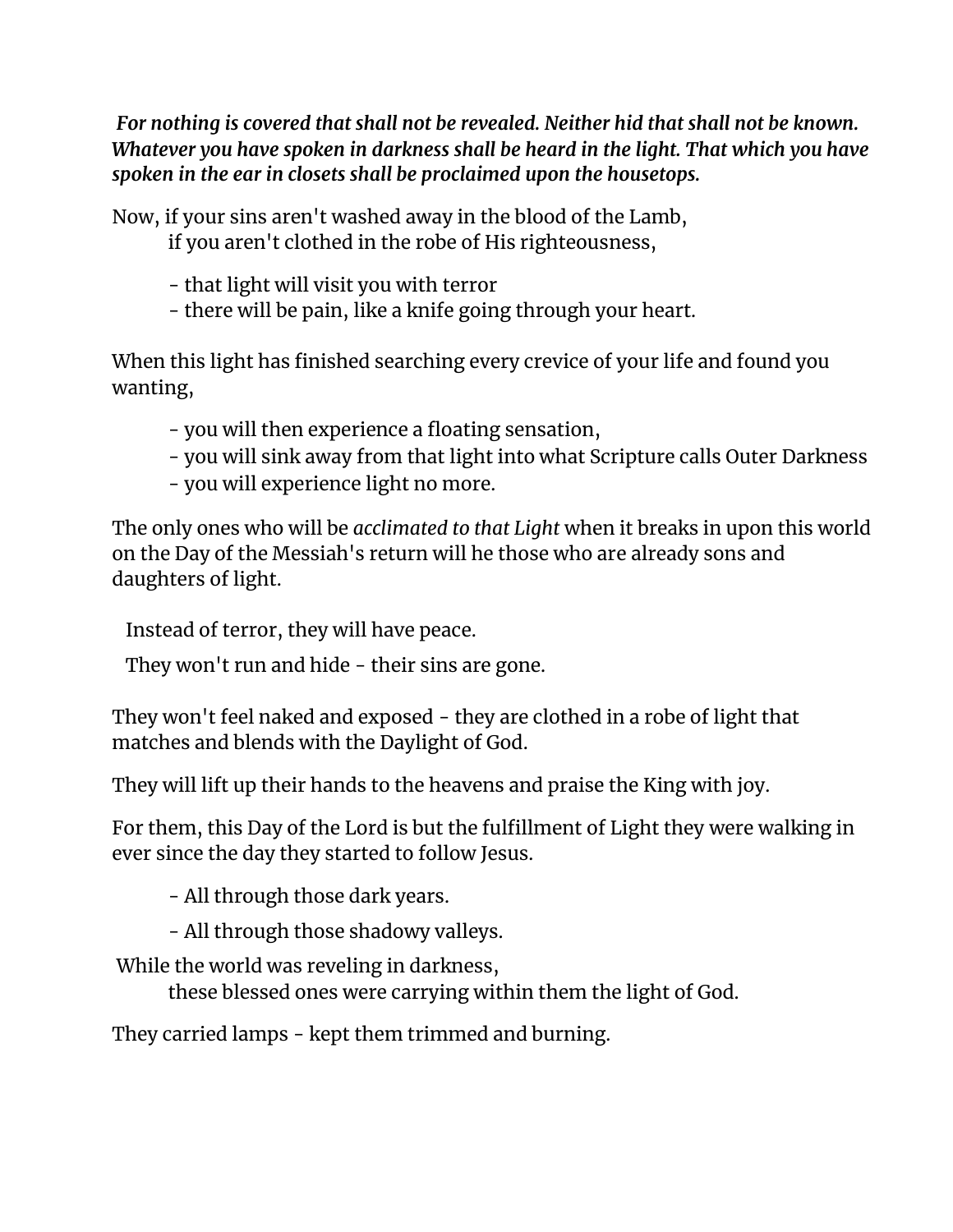They carried oil so that those lamps would never go out. They avoided the ways of darkness - gave up the habits of the night and lived as children of the Day. So when the Day came, they were ready.

When the Spirit says to you as He is saying to you now,

"Are you ready?" He means are you ready for the day when nothing will remain covered? ... for the hour when there will be no secrets?

You are ready only if you now have this light within you.

If it's dark in here - you're not ready.

God wants to put His light in you now so that you won't have to stumble any more - so that when His Day dawns you will be ready.

# **JESUS IS THAT LIGHT**

*In Him was life and that life was the Light of men. The Light shines in the darkness and the darkness has not overcome it.*

*I have come as light into the world that who-ever believes in me may not remain in darkness.*

Too many people say they have Jesus, but inside it's darkness. You look into their eyes and it's like look-ing into a bottomless pit. Their words convey the chill of death. If Jesus lives in you, friend,

- you reflect his light!

- you have light burning within!

To have Jesus living inside, to have that light burning and shining within you day and night, there are some things that you have to do.

# **l. To have Light within, you have to turn from darkness.**

If you're heading toward the darkness,

If your mind dwells on the things of darkness, how can you have anything in you but darkness?

"**Repent!" says Jesus, "Turn"**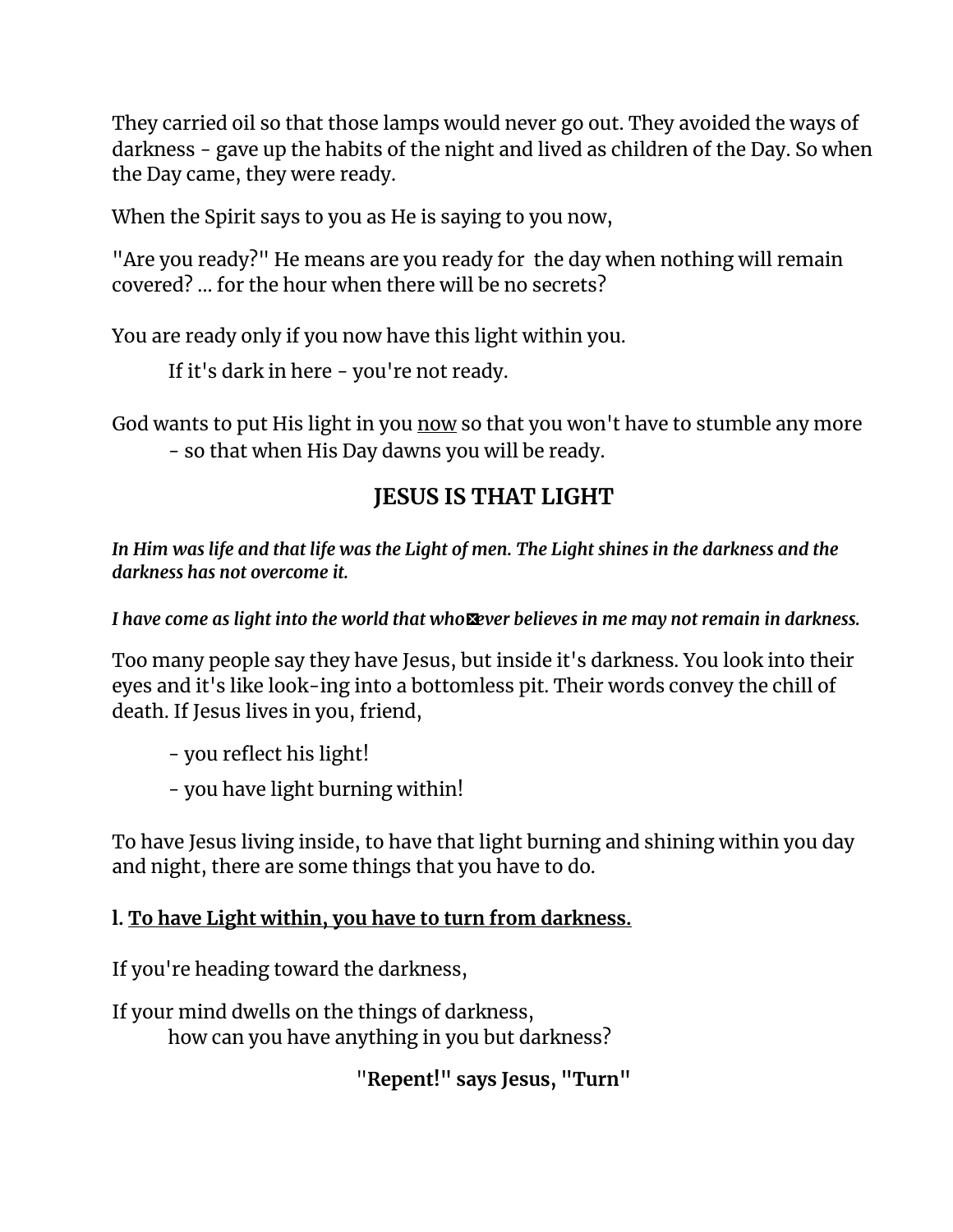*The time is fulfilled, the Kingdom of God is at hand; repent and believe the gospel.*

And Jesus doesn't just say that to sinners out there in the world. He says it to believers who have allowed their hearts to drift.

*"You have abandoned your first love. Remember then from what you have fallen, repent and do the works you did at first. If not, I will come and remove your lampstand from its place, unless you repent.''*

Some of you reading this right now -

- your faces are set toward the darkness, you're going the wrong way and you know it.
- Turn toward the light that shines from the face of the Son of God - and do it now!

#### 2. **To have light within you, you have to have a single eye.**

*The light of the body is the eye; therefore, when thine eye is single thy whole body also is full of light; but when thine eye is evil, thy body also is full of darkness.*

Sometimes our face is turned toward the Light but our eye is double.

It's trying to look at Jesus, and the things that deny Jesus, at the same time. It wants the Kingdom - but it also wants the world.

It wants to spread the gospel - but it wants to make money doing it.

Get your eye on the King and keep it there, and see everything else through His eye.

- Look at the world through His eye.
- Look at your enemy through His eye.
- Even your loved ones through His eye --- and you will have Light.

#### 3. **To have light within you have to live a transparent life.**

Stop covering things! Stop sneaking around! Unlock those closet doors! Be open with God and man!

# *There is nothing covered that shall not be revealed.*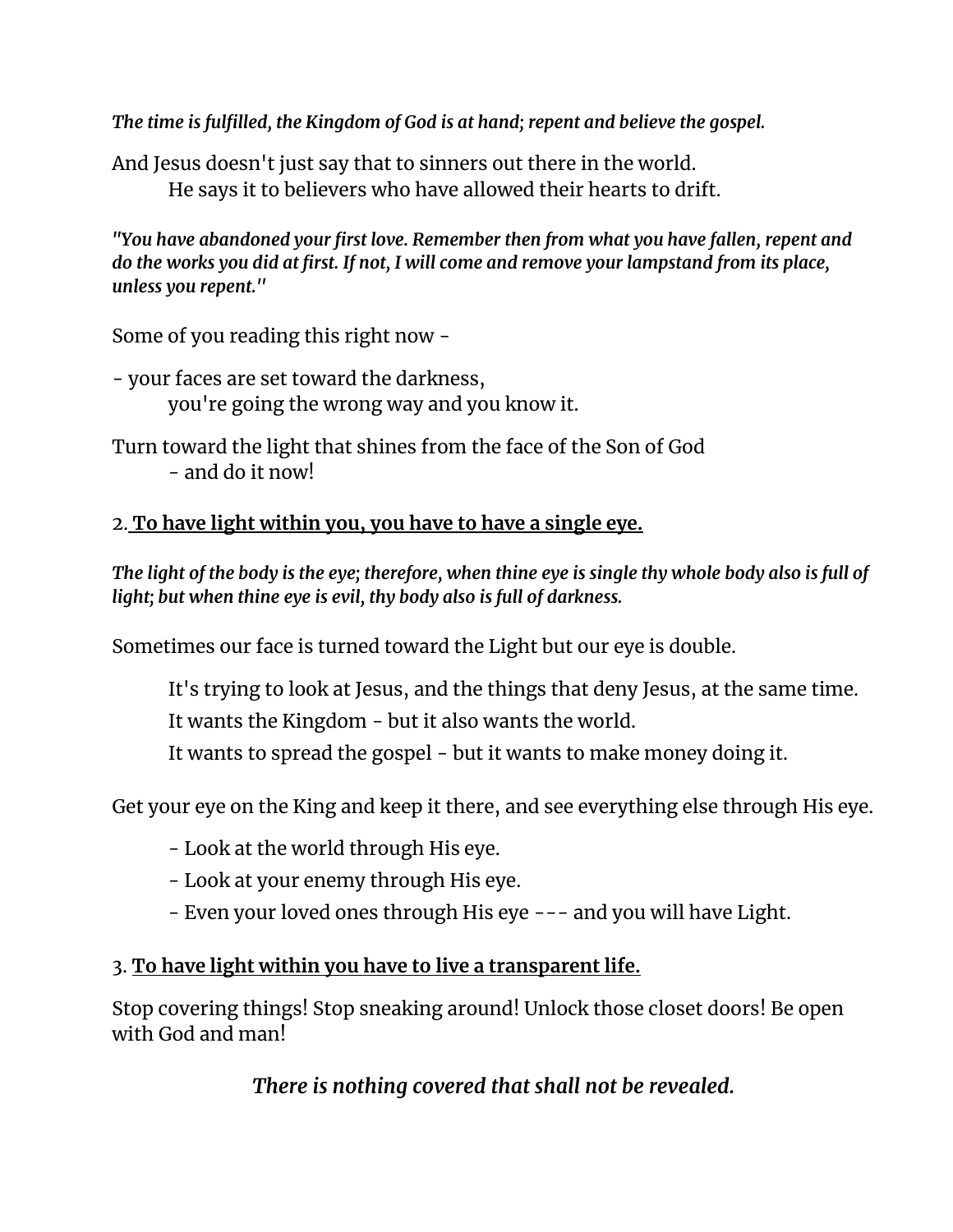*If we walk in the light as He is in the light, we have fellowship with one another and the blood of Jesus His Son cleanses us from all sin.*

When they brought Jesus before the High Priest - listen to his answer -

*"I have spoken openly to the world. I have always taught in synagogues and in the Temple where all the Jews come together. I have said nothing secretly."*

#### 4. **To have light within you have to have a heart that listens.**

*The entrance of thy word giveth light*

God doesn't drive His Word into your hearts with a sledge-hammer.

*He who has ears to hear let him hear!*

If you're too busy telling everyone else what God is say-ing to them to listen to what God is saying to you, and if you're too stubborn and proud and hard to take it in..

It can only be darkness inside.

*The words that I speak to you, they are spirit and they are life.*

But how often those words that Jesus speaks to us are blocked by the noise of our own anger and pride and self-importance.

Listen! If you want that midnight in your soul to give way to dawn - listen!

# 5. **To have light within you have to have feet that follow.**

*Whoever follows me shall not walk in darkness, but shall have the light of life.*

In this world Jesus is never standing still. He's moving.

And if we want His light within us, we have to move with Him. The minute you stand still, your light starts going out.

You may have had a brilliant light shining within you last year...

But what about now?

Are you following on into that new territory with Jesus today?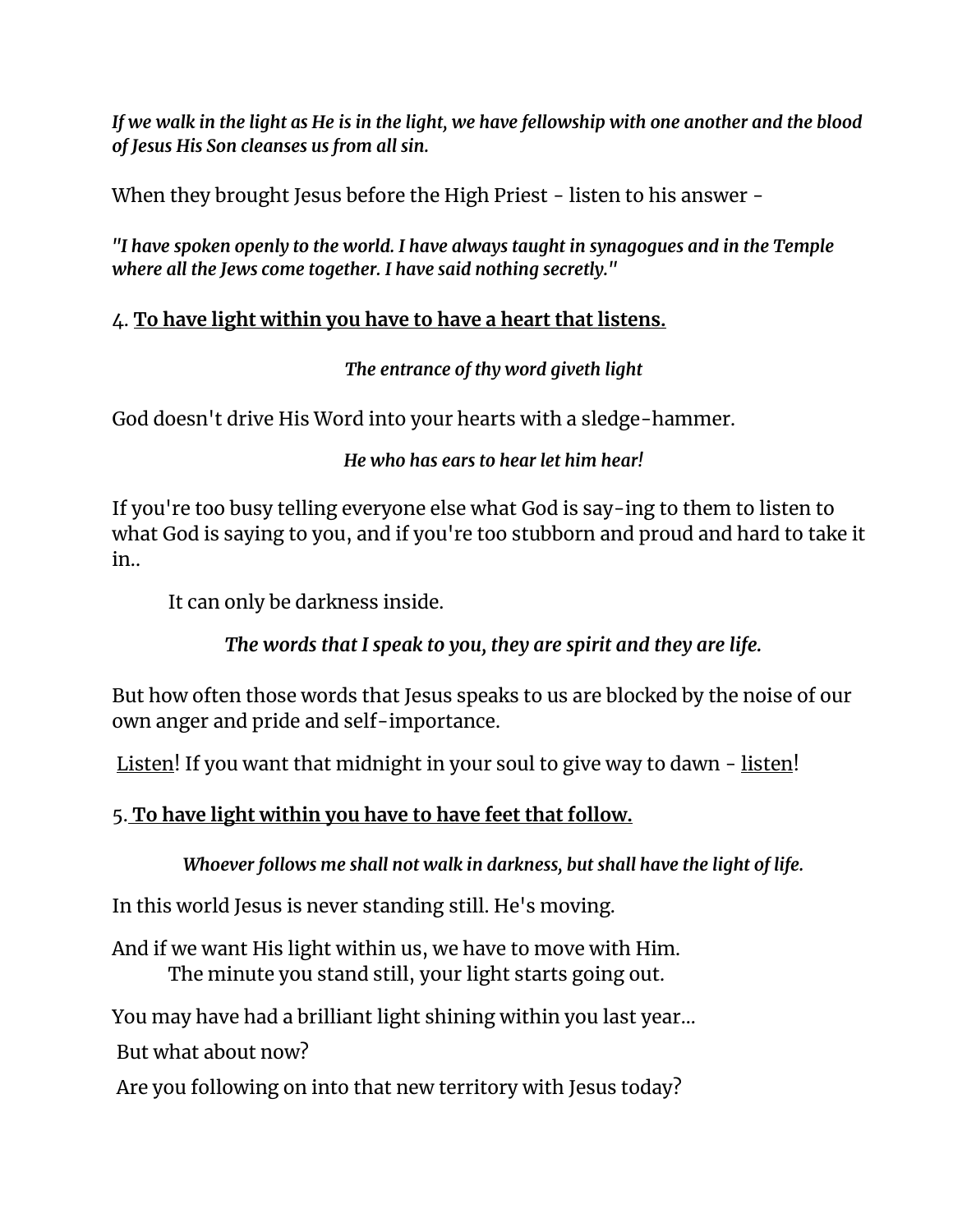The minute you go off on a side, a road of your own, your light starts going out. There are people who are moving all right, but it's their own private road.

Make sure that road you're moving on has the marks of those bleeding feet. Make sure you can see Jesus and His cross.

He's out there seeking the lost - *are you with Him?* He's pouring out his soul in intercession - *are you with Him?* He's sitting in the lowest room in the house- *are you there?* He's laying down his life for the brethren - *are you following in His steps?*

#### 6. **To have light within you have to stay in constant prayer.**

*While he was praying, Heaven opened.*

*While He was praying, the appearance of His countenance was altered, and His raiment became dazzling white.*

As Jesus the Son of the Most High God prayed, His Father renewed Him with the Light of Heaven.

You wonder why your light is flickering, your prayers have become tired and half- -baked, your heart isn't in them - you're not thinking.

If you want light, pray!

Even if you don't feel like praying. Even if you think you have no faith. Even if the enemy has crushed you with ten tons of condemnation.

Pray! Pray! don't faint,

Don't give up. Lift up your heart to God and pray and soon you will have light within.

# 7. **To have light within put on the garment of praise.**

*To appoint unto them that mourn in Zion, to give unto them beauty for ashes, the oil of joy for mourning, the garment of praise for the spirit of heaviness.*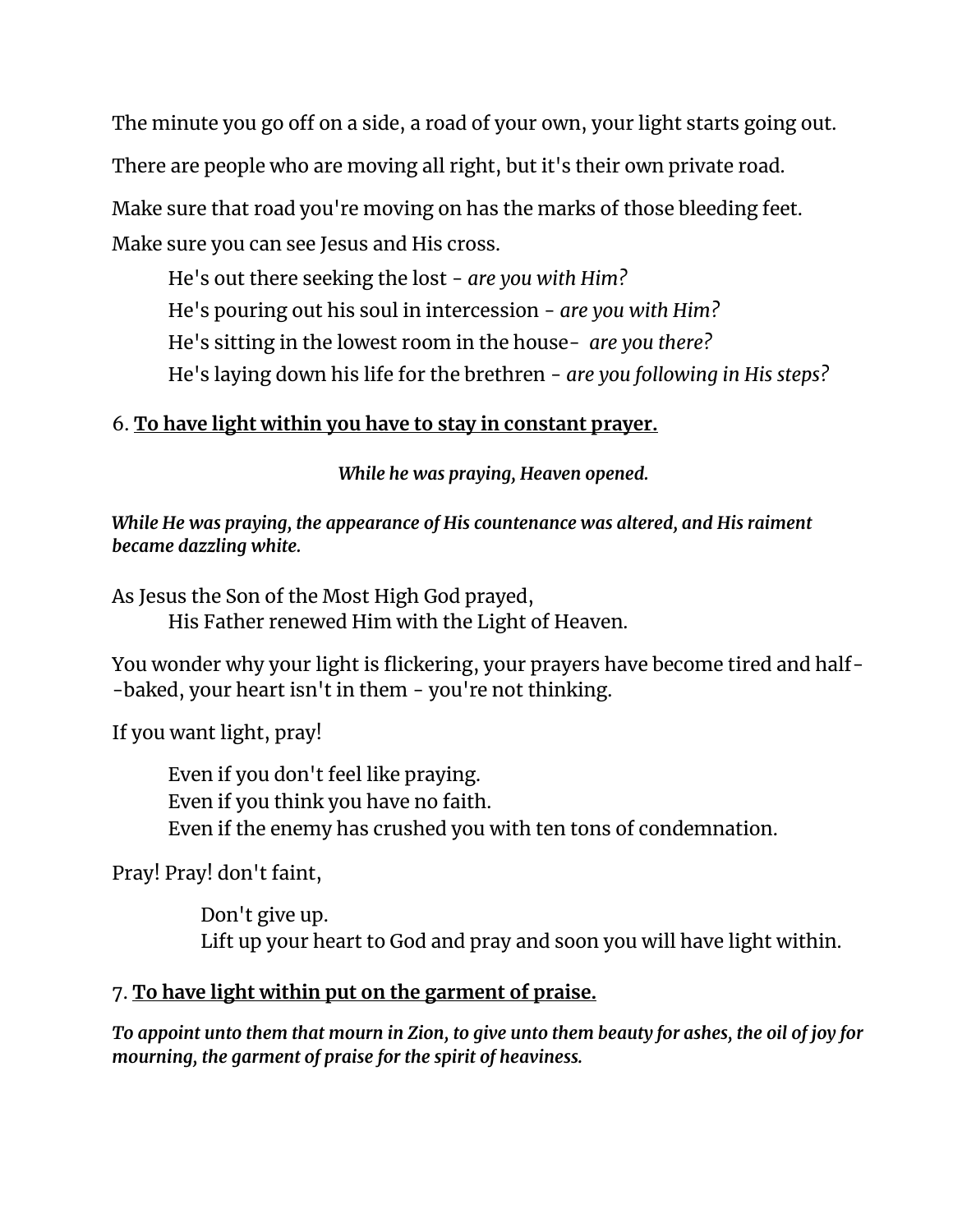Every believer ought to be wearing that garment of praise - ought to be lifted into the fellowship of the angels ceaselessly praising God.

You don't praise God because things are going well with you - something wonderful has happened.

You praise God because He is God.

He is infinitely more wonderful than the most wonderful thing that ever happened.

Even when things are going badly,

God is still wonderful! Still to be praised!

Paul and Silas are in prison covered with bruises and cuts from being beaten. Their feet are in stocks so they can hardly move. What are they doing? Moaning, groan-ing? They're praying and singing hymns to God! No wonder there was an earthquake!

There was light shining in that prison that never shone in it before, and that light dwells in the very bodies of these two men.

# **We don't wait for the last Day to see the light of God.**

We see it now, shining in the face of Jesus.

God help us to walk in that light.

God help us to live by it.

God help us to carry that light within us so faithfully that as the years pass it grows brighter, not dimmer.

That when this night of darkness ends and the Day of God dawns,

we may be filled not with terror but with joy.

For the Spirit of the Lord is saying to Zion this day,

*Arise, shine, for thy light has come. And the glory of the Lord has risen upon thee. For behold, darkness shall cover the earth, And gross darkness the people.*

*But the Lord shall arise upon thee, And His glory shall be seen upon thee. And Gentiles shall come to thy light, And Kings to the brightness of thy rising.*